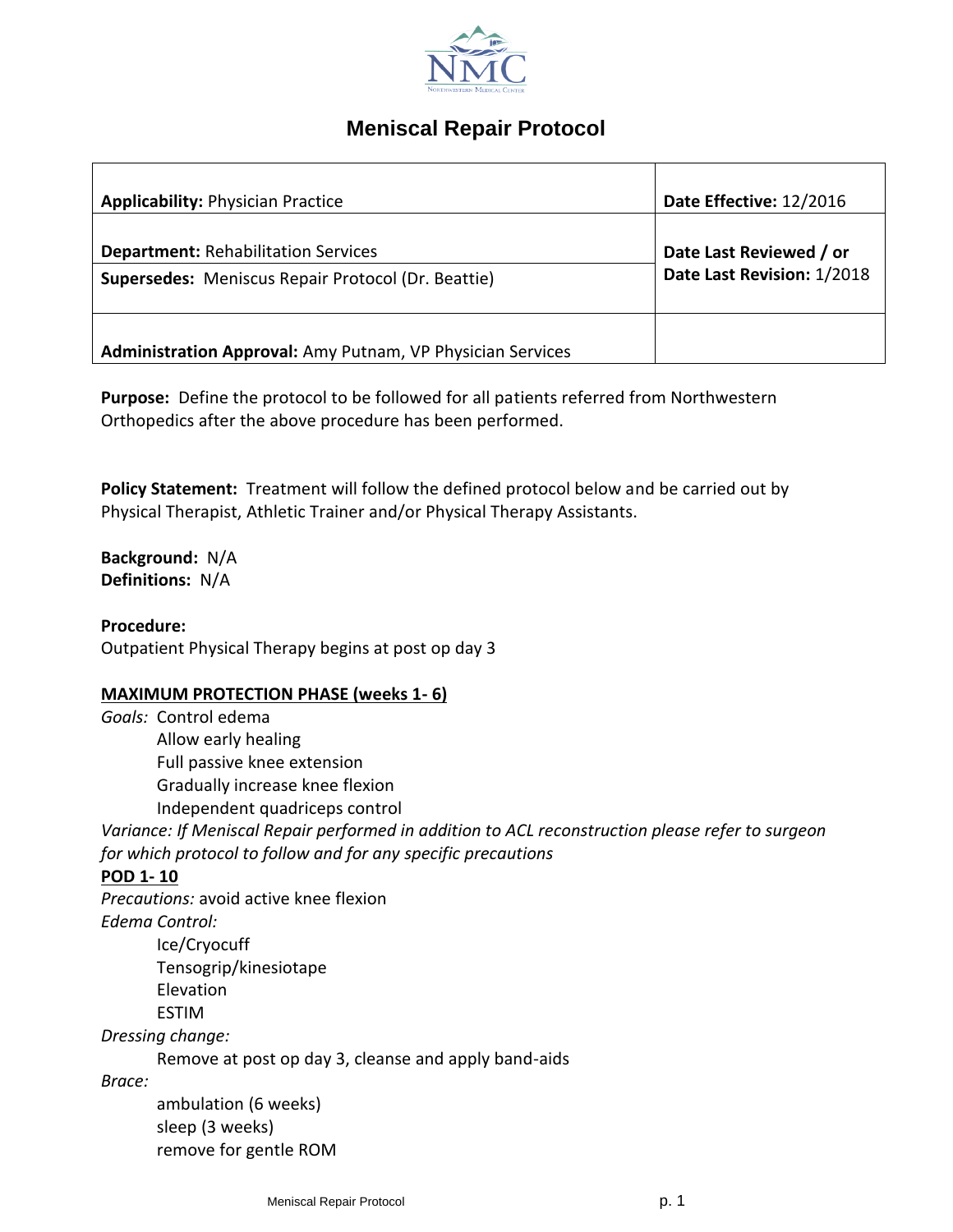

*Gait:*

## WBAT in brace with crutches

*Exercises:* PROM 0-90 degrees Patellar Mobs Hamstring and calf stretch Quad Set, SLR Hip abduction/adduction Seated Knee extension 60-0 degrees

### **Weeks 2 – 4**

*Precautions:* avoid forced knee flexion, deep squatting and twisting *Edema Control:* Ice/Cryocuff Tensogrip/kinesiotape

Elevation ESTIM

*Brace*: ambulation (6 weeks) sleep (3 weeks) remove for gentle ROM *Gait:* WBAT wean from crutches as indicated (usually 3 weeks) *Exercises:* Continue PROM exercise (bicycle once ROM appropriate) ROM Goals: 0-90 degrees @ 2 weeks 0-105 degrees @ 3 weeks 0-120 degrees @ 4 weeks Multi-angle quad isometrics SLR all planes Seated knee extension 90-0 degrees Closed Chain weight shifts (diagonal) in brace Balance Training in brace Aquatic Exercises if appropriate

### **Weeks 5 – 6**

*Precautions:* avoid forced knee flexion, deep squatting and twisting *Edema Control:* Ice/Cryocuff Tensogrip/kinesiotape Elevation ESTIM *Brace:* ambulation (6 weeks) remove for gentle ROM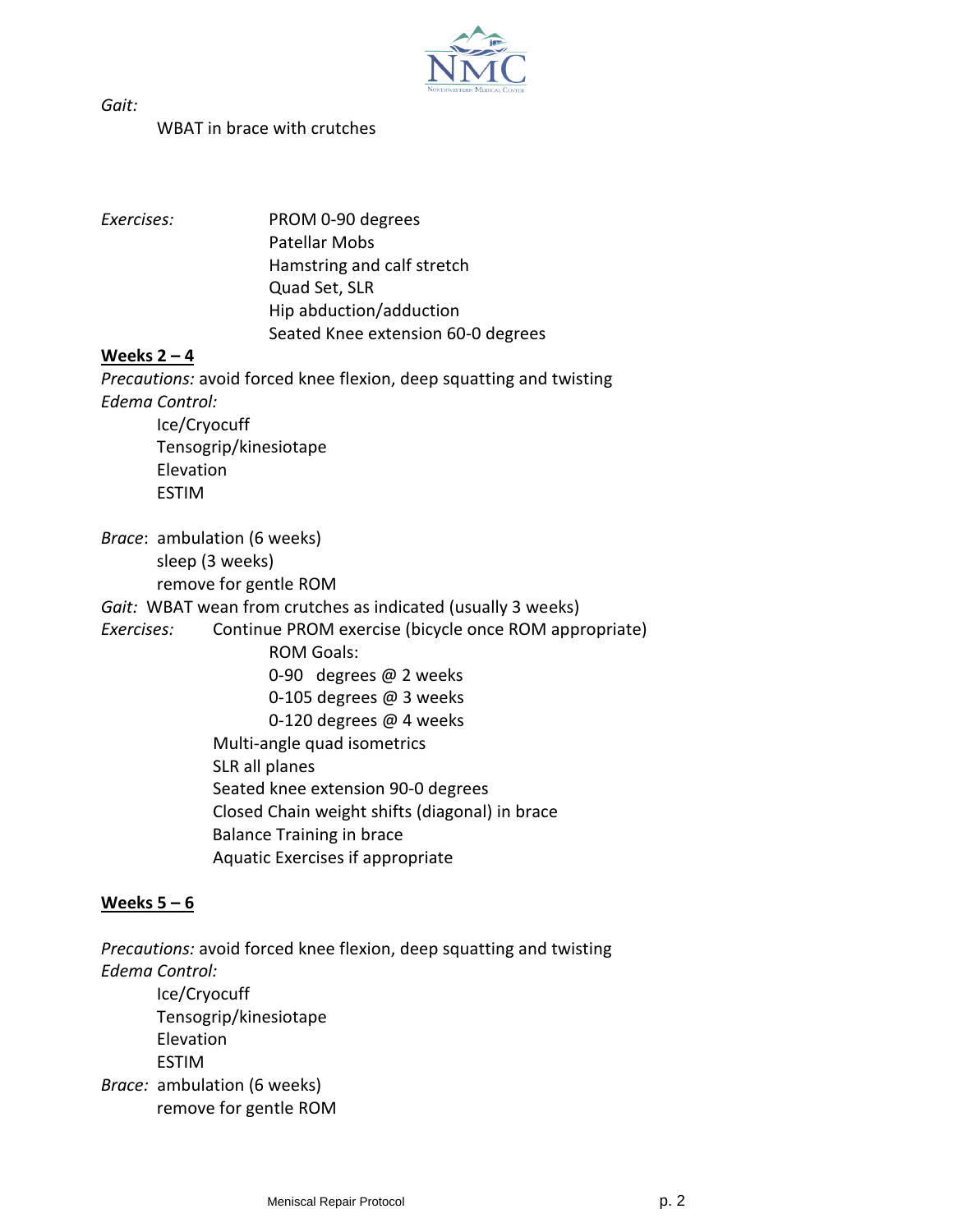

*Exercises:* Continue ROM and stretching to maintain goal of 0-135 degrees Initiate hip abd/adduction. Hip flexion/extension on mult-hip machine Proprioceptive Training- tilt board squats in brace Biodex Balance Stability in brace

#### **(6 weeks)**

Mini squat (0-45 degrees) Leg Press (0-60 degrees) Wall squat (0-60 degrees)

#### **MODERATE PROTECTION PHASE (Weeks 7-12)**

*Goals:* Establish full PROM Resolve edema Re-establish muscle control Promote proper gait pattern

#### **Weeks 7-10**

Continue edema management as needed

*Exercises*: Continue ROM and stretching Leg Press Knee Extension Hip Abduction/Adduction Wall Squats Lateral step ups Front step downs Biodex Balance Stability Squats rocker board Bicycle *Avoid deep knee bends past 90 degrees and full squats*

#### **CONTROLLED ACTIVITY PHASE (Weeks 9-16)**

*Goals:* Improve strength and endurance Maintain full ROM Gradually increase applied stress

*Exercise:*

Continue all exercises listed above Initiate "light" hamstring curls Initiate toe/calf raises Initiate stairmaster Progress to isotonic strengthening program Initiate front lunges